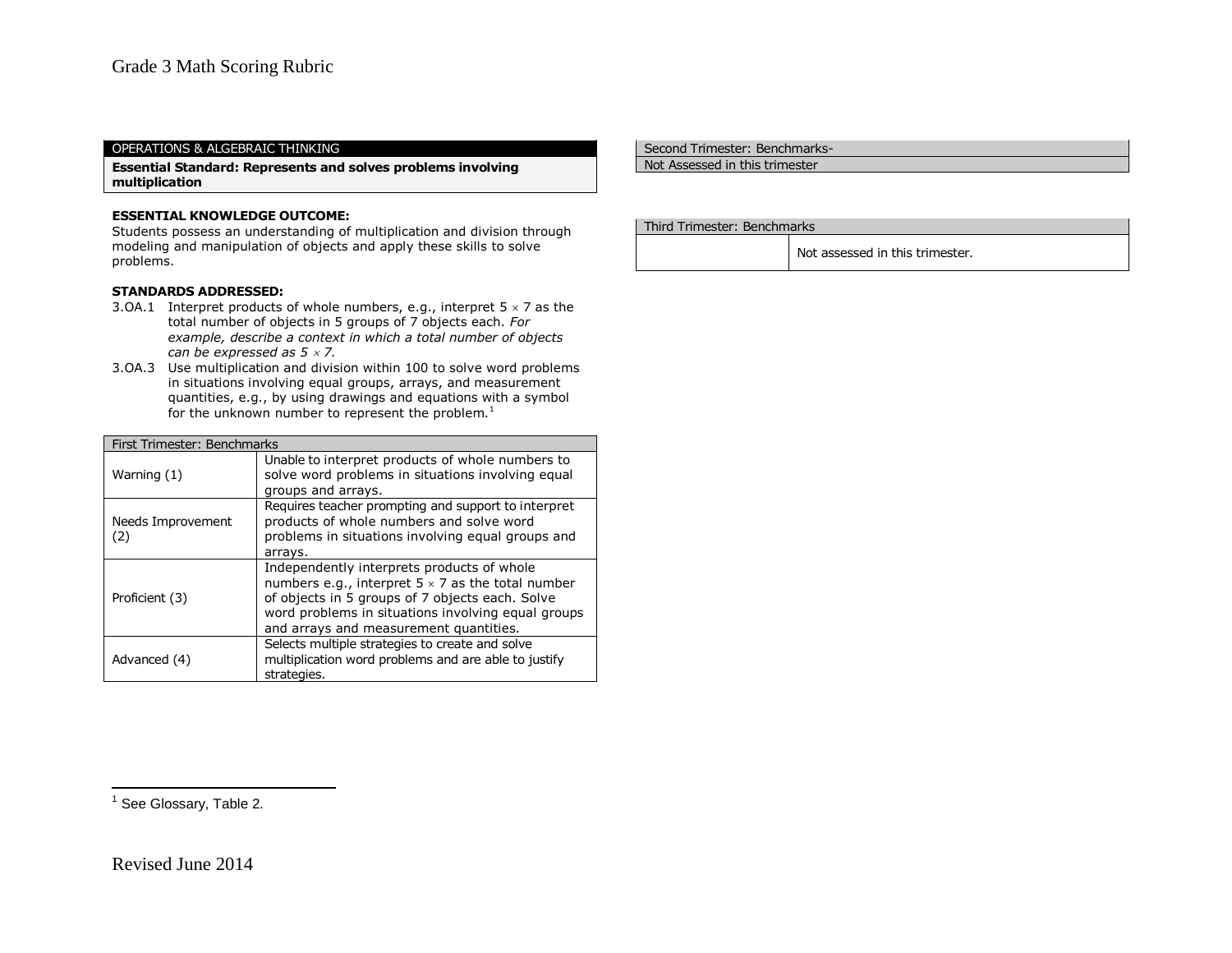### OPERATIONS & ALGEBRAIC THINKING

**Essential Standard: Represents and solves problems involving division**

### **STANDARDS ADDRESSED:**

- 3.OA.2 Interprets whole number quotients of whole numbers, e.g. interprets 56÷8 as the number of objects in each share when 56 objects are partitioned equally into 8 shares, or as a number of shares when 56 objects are partitioned into equal shares of 8 objects each
- 3.OA.3 Use multiplication and division within 100 to solve word problems in situations involving equal groups, arrays, and measurement quantities, e.g., by using drawings and equations with a symbol for the unknown number to represent the problem*.* 2

### First Trimester: Benchmarks

Not assessed in this trimester.

| Second Trimester: Benchmarks       |                                                                                                                                                                                                                                                                                                                                                                                                                                                                |
|------------------------------------|----------------------------------------------------------------------------------------------------------------------------------------------------------------------------------------------------------------------------------------------------------------------------------------------------------------------------------------------------------------------------------------------------------------------------------------------------------------|
| Warning (1)                        | Unable to interpret whole number quotients of whole<br>numbers using related multiplication facts.                                                                                                                                                                                                                                                                                                                                                             |
| <b>Needs</b><br>Improvement<br>(2) | Requires teacher prompting and support to interpret<br>whole number quotients using related multiplication<br>facts. Needs teacher assistance to solve word problems<br>in situations involving equal groups.                                                                                                                                                                                                                                                  |
| Proficient (3)                     | Independently interprets whole number quotients using<br>related multiplication facts e.g., interprets 15÷5 as the<br>number of objects in each share when 15 objects are<br>partitioned equally into 5 shares, or as a number of<br>shares when 15 objects are partitioned into equal shares<br>of 5 objects each. Solve word problems in situations<br>involving equal groups. Independently determines the<br>unknown variable that makes an equation true. |
| Advanced (4)                       | Selects multiple strategies to create and solve division word<br>problems using related multiplication facts and are able to<br>justify their strategy.                                                                                                                                                                                                                                                                                                        |

Third Trimester: Benchmarks- Not Assessed

### OPERATIONS & ALGEBRAEIC THINKING

**Essential Standard: Understands properties of multiplication and the relationship between multiplication and division**

### **STANDARDS ADDRESSED:**

3.OA.5 Apply properties of operations as strategies to multiply and divide. *Examples: If 6x4=24 is known, then 4x6 =24 is also known. (Commutative property of multiplication.) 3x5x2 can be found by 3x5=15 then 15x2=30, or by 5x2=10 then 3x10=30. (Associative property of multiplication.) Knowing that 8x5=40 and 8x2=16, one can find 8x7 as 8x (5+2)=(8x5) + (8x2)=40+16=56. (Distributive property.)*

| First Trimester: Benchmarks |                                                                                                                                                                                                 |  |
|-----------------------------|-------------------------------------------------------------------------------------------------------------------------------------------------------------------------------------------------|--|
| Warning $(1)$               | Unable to apply properties of operations as strategies<br>to multiply all multiples through 100.                                                                                                |  |
| Needs Improvement<br>(2)    | Requires teacher prompting and support to apply<br>properties of operations as strategies to multiply. Uses<br>tactile aids or arrays to multiply all multiples through<br>100.                 |  |
| Proficient (3)              | Independently applies the properties of operations as<br>strategies of multiplication. Uses the Commutative,<br>Associative and Distributive properties of multiplication<br>to solve problems. |  |
| Advanced (4)                | Uses the Properties of Multiplication as a strategy to<br>solve problems and justify their strategy.                                                                                            |  |

| Second Trimester: Benchmarks |                                                                                                                                                                                 |
|------------------------------|---------------------------------------------------------------------------------------------------------------------------------------------------------------------------------|
| Warning $(1)$                | Unable to apply properties of operations as strategies<br>to multiply all multiples through 100.                                                                                |
| Needs Improvement<br>(2)     | Requires teacher prompting and support to apply<br>properties of operations as strategies to multiply. Uses<br>tactile aids or arrays to multiply all multiples through<br>100. |
| Proficient (3)               | Independently applies the properties of operations as<br>strategies of multiplication. Uses the Commutative,<br>Associative and Distributive properties of multiplication       |

<u>.</u><br><sup>2</sup> See Glossary, Table 2.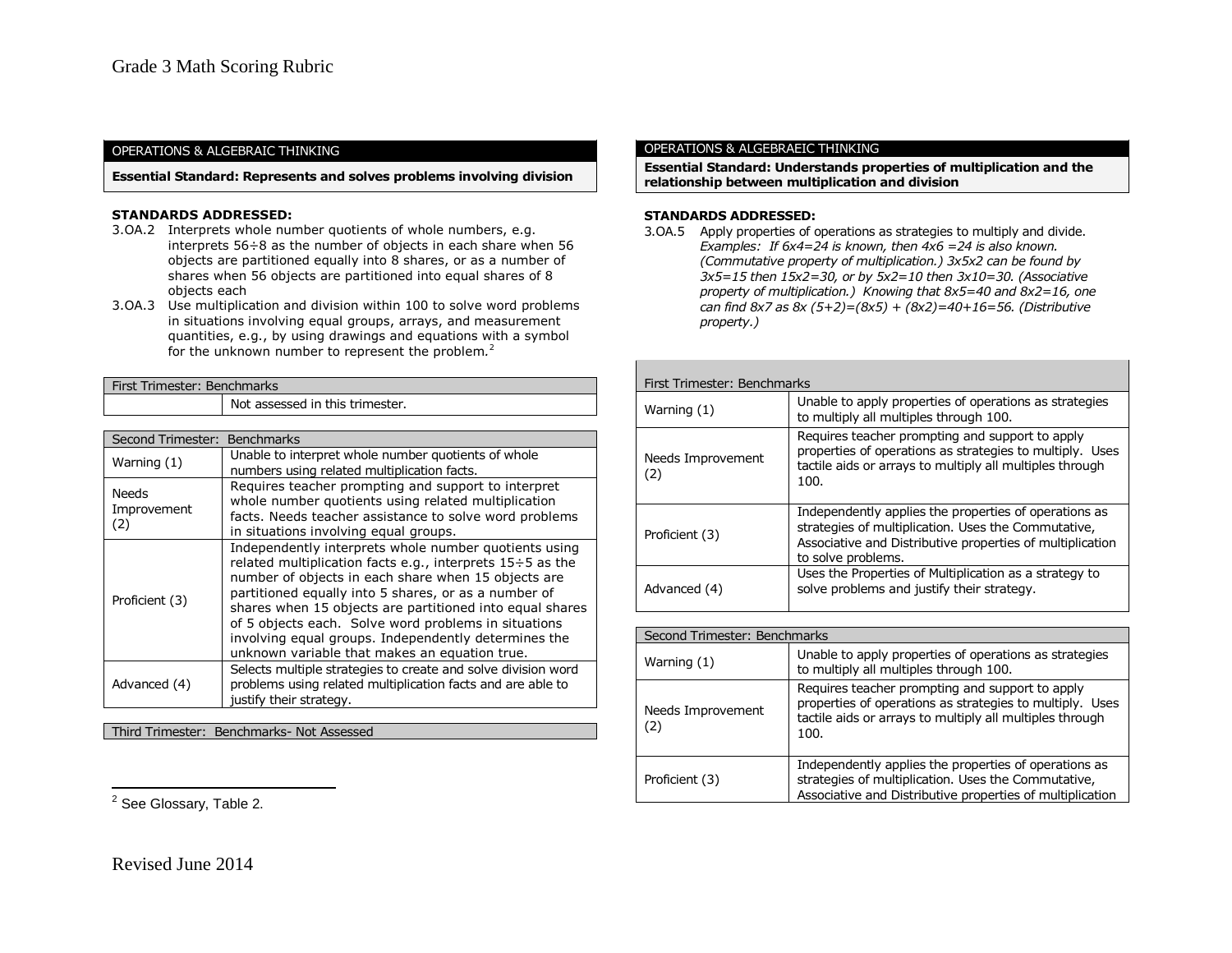|              | to solve problems.                                                                                   |
|--------------|------------------------------------------------------------------------------------------------------|
| Advanced (4) | Uses the Properties of Multiplication as a strategy to<br>solve problems and justify their strategy. |

| Third Trimester: Benchmarks |                                 |  |
|-----------------------------|---------------------------------|--|
|                             | Not assessed in this trimester. |  |

#### OPERATIONS & ALGEBRAEIC THINKING

**Essential Standard: Understands division as an unknown factor problem**

### **STANDARDS ADDRESSED:**

3.OA.6 Understand division as an unknown-factor problem. *For example, find 32÷8 by finding the number that makes 32 when multiplied by 8*.

## First Trimester: Benchmarks- Not Assessed

| Second Trimester: Benchmarks |                                                                                                           |  |
|------------------------------|-----------------------------------------------------------------------------------------------------------|--|
| Warning (1)                  | Unable to understand division as an unknown factor<br>problem.                                            |  |
| Needs Improvement<br>(2)     | Requires teacher prompting and support to understand<br>division as an unknown factor problem.            |  |
| Proficient (3)               | Independently understands division as an unknown<br>factor problem.                                       |  |
| Advanced (4)                 | Independently understands division as an unknown<br>factor problem. Justifies and communicates reasoning. |  |

| Third Trimester: Benchmarks |                                 |
|-----------------------------|---------------------------------|
|                             | Not assessed in this trimester. |

#### OPERATIONS & ALGEBRAEIC THINKING

**Essential Standard: Fluently multiplies within 100**

#### **STANDARDS ADDRESSED:**

3.OA.7 Fluently multiply and divide within 100, using strategies such as the relationship between multiplication and division (e.g., knowing that  $8 \times 5 = 40$ , one knows  $40 \div 5 = 8$ ) or properties of operations. By the end of grade 3, know from memory all products of two one-digit numbers.

First Trimester: Benchmarks- Not Assessed

Second Trimester: Benchmarks- Not Assessed

| Third Trimester: Benchmarks        |                                                                                                                       |
|------------------------------------|-----------------------------------------------------------------------------------------------------------------------|
| Warning (1)                        | Unable to recall multiplication facts in a timely manner.                                                             |
| <b>Needs</b><br>Improvement<br>(2) | Requires teacher prompting and support, as well as tactile<br>aids to recall multiplication facts in a timely manner. |
| Proficient (3)                     | Independently able to recall basic multiplication facts<br>(within 100) from memory, in a timely manner.              |
| Advanced (4)                       |                                                                                                                       |

## OPERATIONS & ALGEBRAEIC THINKING

**Essential Standard: Fluently divides within 100**

#### **STANDARDS ADDRESSED:**

3.OA.7 Fluently multiply and divide within 100, using strategies such as the relationship between multiplication and division (e.g., knowing that  $8 \times 5 = 40$ , one knows  $40 \div 5 = 8$ ) or properties of operations. By the end of grade 3, know from memory all products of two one-digit numbers.

#### First Trimester: Benchmarks

| Not assessed in this trimester. |
|---------------------------------|
|                                 |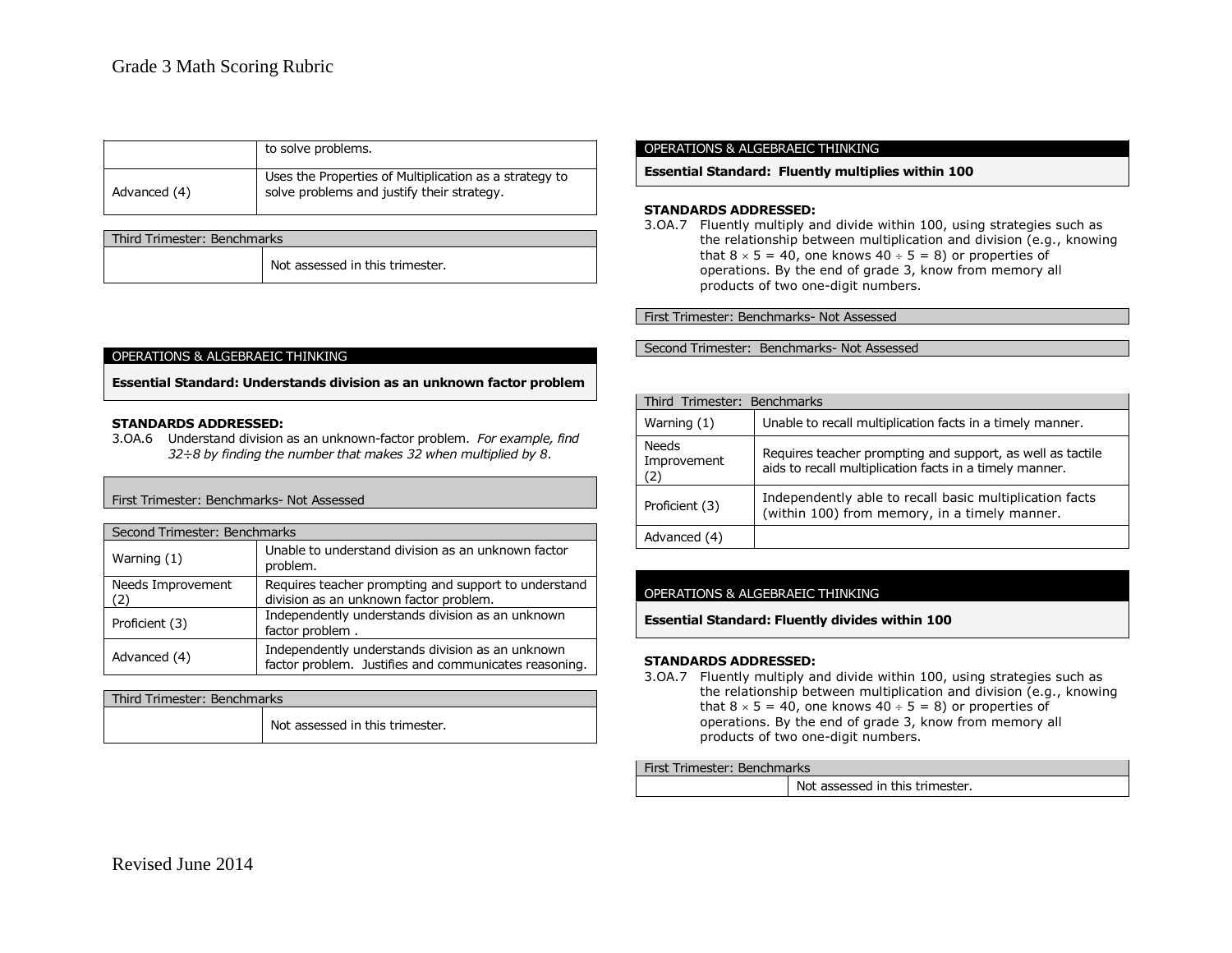### Second Trimester: Benchmarks- Not Assessed

| Third Trimester: Benchmarks |                                                                                                                 |
|-----------------------------|-----------------------------------------------------------------------------------------------------------------|
| Warning $(1)$               | Unable to recall division facts in a timely manner.                                                             |
| Needs Improvement (2)       | Requires teacher prompting and support, as well as<br>tactile aids to recall division facts in a timely manner. |
| Proficient (3)              | Independently able to recall basic division facts<br>(within 100) from memory, in a timely manner.              |
| Advanced (4)                |                                                                                                                 |

# OPERATIONS & ALGEBRAEIC THINKING

**Essential Standard: Constructs and solves problems with variables (3x□=6) (5=?÷3)**

# **STANDARDS ADDRESSED:**

3.OA.4 Determine the unknown whole number in a multiplication or division equation relating three whole numbers. For example, determine the unknown number that makes the equation true in each of the equations  $8x$  ?=48,  $5=0\div 3$ ,  $6x6=$ ?.

| First Trimester: Benchmarks        |                                                                                                                                                                                                                                                                          |
|------------------------------------|--------------------------------------------------------------------------------------------------------------------------------------------------------------------------------------------------------------------------------------------------------------------------|
| Warning (1)                        | Unable to determine the unknown whole number in a<br>multiplication equation relating three whole numbers.<br>For example, determine the unknown number that<br>makes the equation true in each of the equations<br>$8x$ ?=48, $6x6=$ ?.                                 |
| <b>Needs</b><br>Improvement<br>(2) | Requires teacher prompting and support to determine the<br>unknown whole number in a multiplication equation<br>relating three whole numbers. For example, determine<br>the unknown number that makes the equation true in<br>each of the equations $8x$ ?=48, $6x6=$ ?. |
| Proficient (3)                     | Determine the unknown whole number in a<br>multiplication equation relating three whole numbers.<br>For example, determine the unknown number that                                                                                                                       |

|              | makes the equation true in each of the equations 8x<br>?=48, 6x6=?. |
|--------------|---------------------------------------------------------------------|
| Advanced (4) |                                                                     |

| Second Trimester: Benchmarks |                                                                                                                                                                                                                                                |
|------------------------------|------------------------------------------------------------------------------------------------------------------------------------------------------------------------------------------------------------------------------------------------|
| Warning (1)                  | Unable to Determine the unknown whole number in a<br>division equation relating three whole numbers. For<br>example, determine the unknown number that makes<br>the equation true in the equation $5 =$ $\div 3$ .                             |
| Needs<br>Improvement (2)     | Requires teacher prompting and support to Determine the<br>unknown whole number in a division equation relating<br>three whole numbers. For example, determine the<br>unknown number that makes the equation true in the<br>equation $5 = 3$ . |
| Proficient (3)               | Determine the unknown whole number in a division<br>equation relating three whole numbers. For example,<br>determine the unknown number that makes the<br>equation true in the equation $5 = \underline{\hspace{1cm}} + 3$ .                   |
| Advanced (4)                 |                                                                                                                                                                                                                                                |

| Third Trimester: Benchmarks |                                 |
|-----------------------------|---------------------------------|
|                             | Not assessed in this trimester. |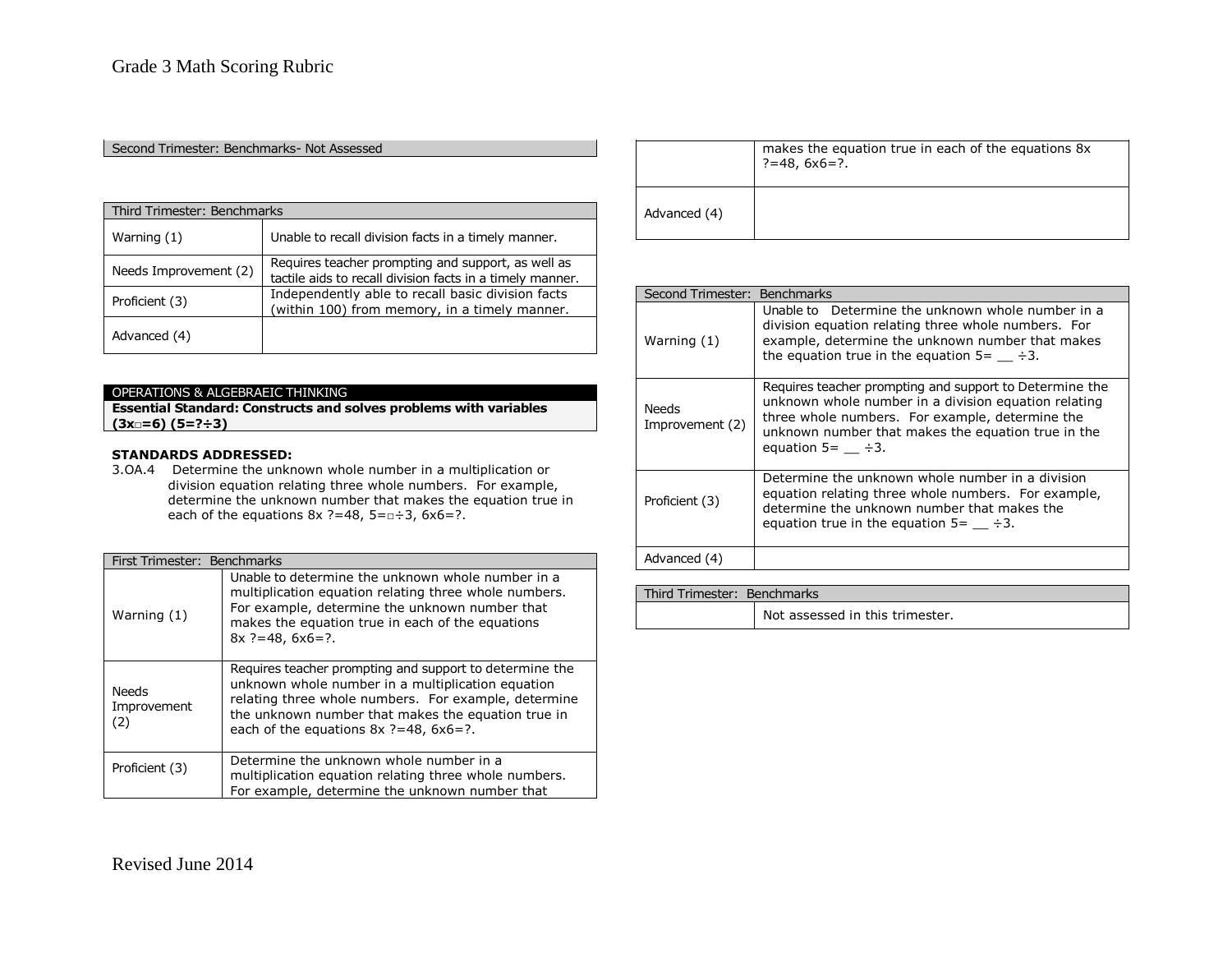### OPERATIONS & ALGEBRAEIC THINKING

**Essential Standard: Solves word problems involving the four operations (+, -, x. ÷)**

### **STANDARDS ADDRESSED:**

3.OA.8 Solve two-step word problems using the four operations. Represent these problems using equations with a letter standing for the unknown quantity. Assess the reasonableness of answers using mental computation and estimation strategies including rounding.

| First Trimester: Benchmarks  |                                |
|------------------------------|--------------------------------|
|                              | Not assessed in this trimester |
|                              |                                |
| Second Trimester: Benchmarks |                                |

Not assessed in this trimester

| Third Trimester: Benchmarks |                                                                                                                                                                                                                                                                                                                                                                                             |  |
|-----------------------------|---------------------------------------------------------------------------------------------------------------------------------------------------------------------------------------------------------------------------------------------------------------------------------------------------------------------------------------------------------------------------------------------|--|
| Warning (1)                 | Unable to solve two-step word problems using the<br>four operations. Unable to represent these<br>problems using equations with a letter standing for<br>the unknown quantity. Unable to assess the<br>reasonableness of answers using mental<br>computation and estimation strategies including<br>rounding.                                                                               |  |
| Needs Improvement<br>(2)    | Requires teacher prompting and support to solve two-<br>step word problems using the four operations.<br>Needs teacher assistance to represent these<br>problems using equations with a letter standing for<br>the unknown quantity. Needs teacher help and<br>prompts to assess the reasonableness of answers<br>using mental computation and estimation<br>strategies including rounding. |  |
| Proficient (3)              | Independently solves two-step word problems using<br>the four operations. Represent these problems<br>using equations with a letter standing for the<br>unknown quantity. Assesses the reasonableness<br>of answers using mental computation and<br>estimation strategies including rounding.                                                                                               |  |

| Advanced (4) | Independently solves multi-step word problems using<br>the four operations. Independently represents these<br>problems using equations with a letter standing for the<br>unknown quantity. Uses multiple strategies to assess<br>the reasonableness of answers using mental<br>computation and multiple estimation strategies. |
|--------------|--------------------------------------------------------------------------------------------------------------------------------------------------------------------------------------------------------------------------------------------------------------------------------------------------------------------------------|
|              |                                                                                                                                                                                                                                                                                                                                |

## OPERATIONS & ALGEBRAEIC THINKING

**Essential Standard: Identifies and explains mathematical patterns**

### **STANDARDS ADDRESSED:**

3.OA.9 Identify arithmetic patterns (including patterns in the addition table or multiplication table) and explain them using properties of operations. *For example, observe that 4 times a number is always even, and explain why 4 times a number can be decomposed into two equal addends.* 

### First Trimester: Benchmarks

| Warning (1)                        | Unable to identify patterns in the addition or multiplication<br>table and explain them using properties of operations.                                                                                                                   |
|------------------------------------|-------------------------------------------------------------------------------------------------------------------------------------------------------------------------------------------------------------------------------------------|
| <b>Needs</b><br>Improvement<br>(2) | Requires teacher prompting and support to identifiy patterns<br>in the addition and multiplication table and explain them<br>using properties of operations.                                                                              |
| Proficient (3)                     | Independently identifies patterns in the addition and<br>multiplication table and explain them using properties of<br>operations.                                                                                                         |
| Advanced (4)                       | Independently extends multiplication and division patterns<br>and applies them to solve word problems. Explains reasoning<br>through a table or chart, and is able to construct viable<br>arguments to justify and communicate reasoning. |

Second Trimester: Benchmarks- Not Assessed

Third Trimester: Benchmarks- Not Assessed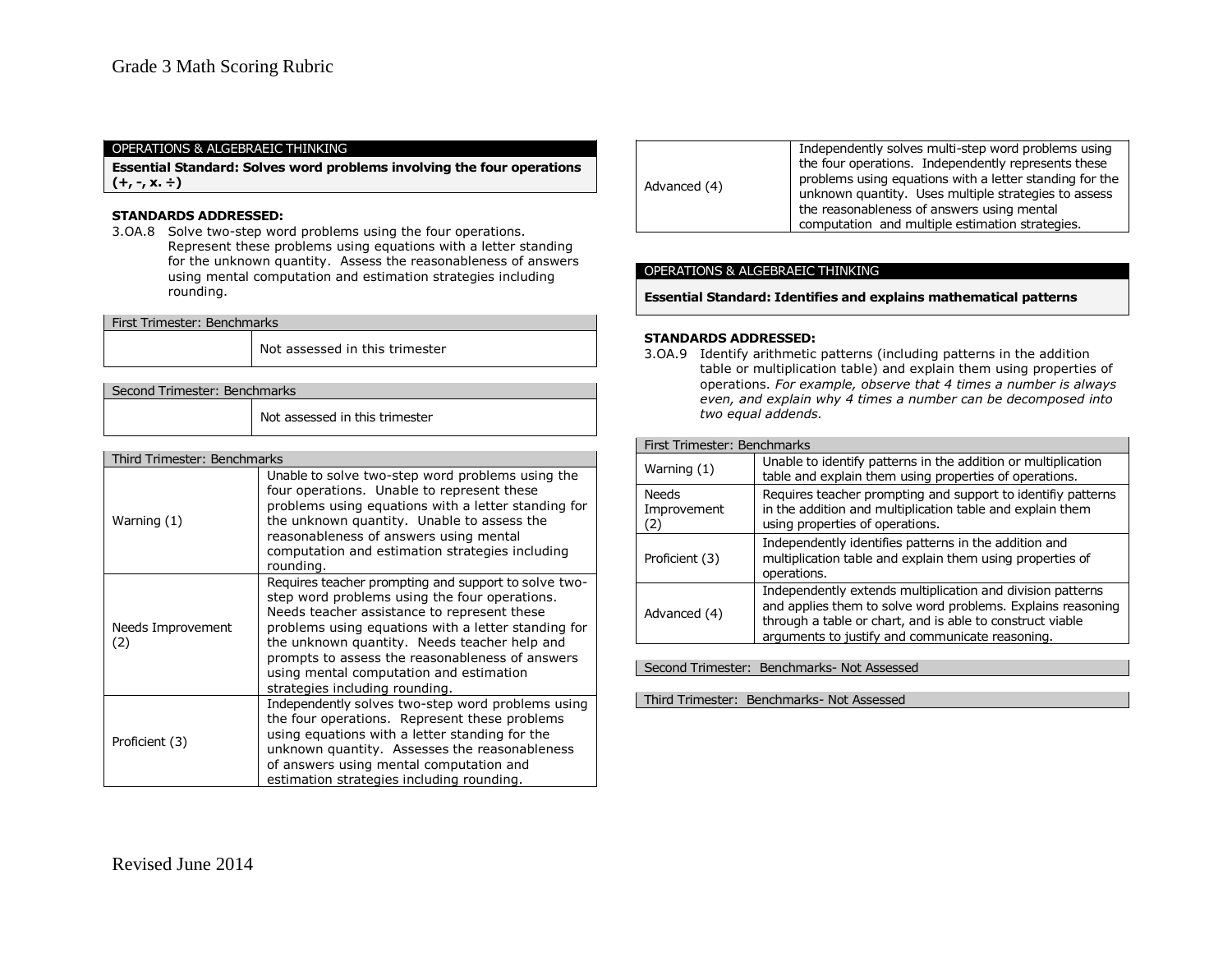#### NUMBER & OPERATIONS IN BASE TEN

**Essential Standard: Rounds numbers to the nearest 10, 100**

## **ESSENTIAL KNOWLEDGE OUTCOME:**

Students will understand and explain what numbers mean, how they may be represented, and what relationships exist among them to accurately and efficiently perform computations.

### **STANDARDS ADDRESSED:**

3.NBT.1 Use place value understanding to round whole numbers to the nearest 10 or 100.

| First Trimester: Benchmarks |                                                                                                                                                                                                                                                                      |  |
|-----------------------------|----------------------------------------------------------------------------------------------------------------------------------------------------------------------------------------------------------------------------------------------------------------------|--|
| Warning (1)                 | Unable to round whole numbers to the nearest ten and<br>hundred.                                                                                                                                                                                                     |  |
| Needs<br>Improvement<br>(2) | Requires teacher prompting and support to round whole<br>numbers to the nearest ten and hundred.                                                                                                                                                                     |  |
| Proficient (3)              | Independently uses place value understanding to round<br>whole numbers to the nearest ten and hundred.<br>Independently uses rounding to estimate and determines if<br>an estimate is reasonable.                                                                    |  |
| Advanced (4)                | Independently uses place-value understanding to assess the<br>reasonableness of answers in word problems using<br>estimation strategies including rounding, and is able to<br>construct viable arguments to explain answers and critique<br>the reasoning of others. |  |

| Second Trimester: Benchmarks |                                |
|------------------------------|--------------------------------|
|                              | Not assessed in this trimester |
|                              |                                |

| Third Trimester: Benchmarks |                                 |  |
|-----------------------------|---------------------------------|--|
|                             | Not assessed in this trimester. |  |

#### NUMBER & OPERATIONS IN BASE TEN

**Essential Standard: Fluently adds and subtracts within 1,000**

### **STANDARDS ADDRESSED:**

3.NBT.2 Fluently add and subtract within 1000 using strategies and algorithms based on place value, properties of operations, and/or the relationship between addition and subtraction.

| First Trimester: Benchmarks |                                                                                                                                                                                                                          |
|-----------------------------|--------------------------------------------------------------------------------------------------------------------------------------------------------------------------------------------------------------------------|
| Warning (1)                 | Unable to add and subtract within 1000 in a timely<br>manner.                                                                                                                                                            |
| Needs Improvement<br>(2)    | Requires teacher prompting and support as well as<br>tactile aids to add and subtract within 1000 in a timely<br>manner.                                                                                                 |
| Proficient (3)              | Independently adds and subtracts within 1000 (in a<br>timely manner), using strategies and algorithms<br>based on place value, properties of operations,<br>and/or the relationship between addition and<br>subtraction. |
| Advanced (4)                |                                                                                                                                                                                                                          |

| Second Trimester: Benchmarks |                                |  |
|------------------------------|--------------------------------|--|
|                              | Not assessed in this trimester |  |

| Third Trimester: Benchmarks |                                 |
|-----------------------------|---------------------------------|
|                             | Not assessed in this trimester. |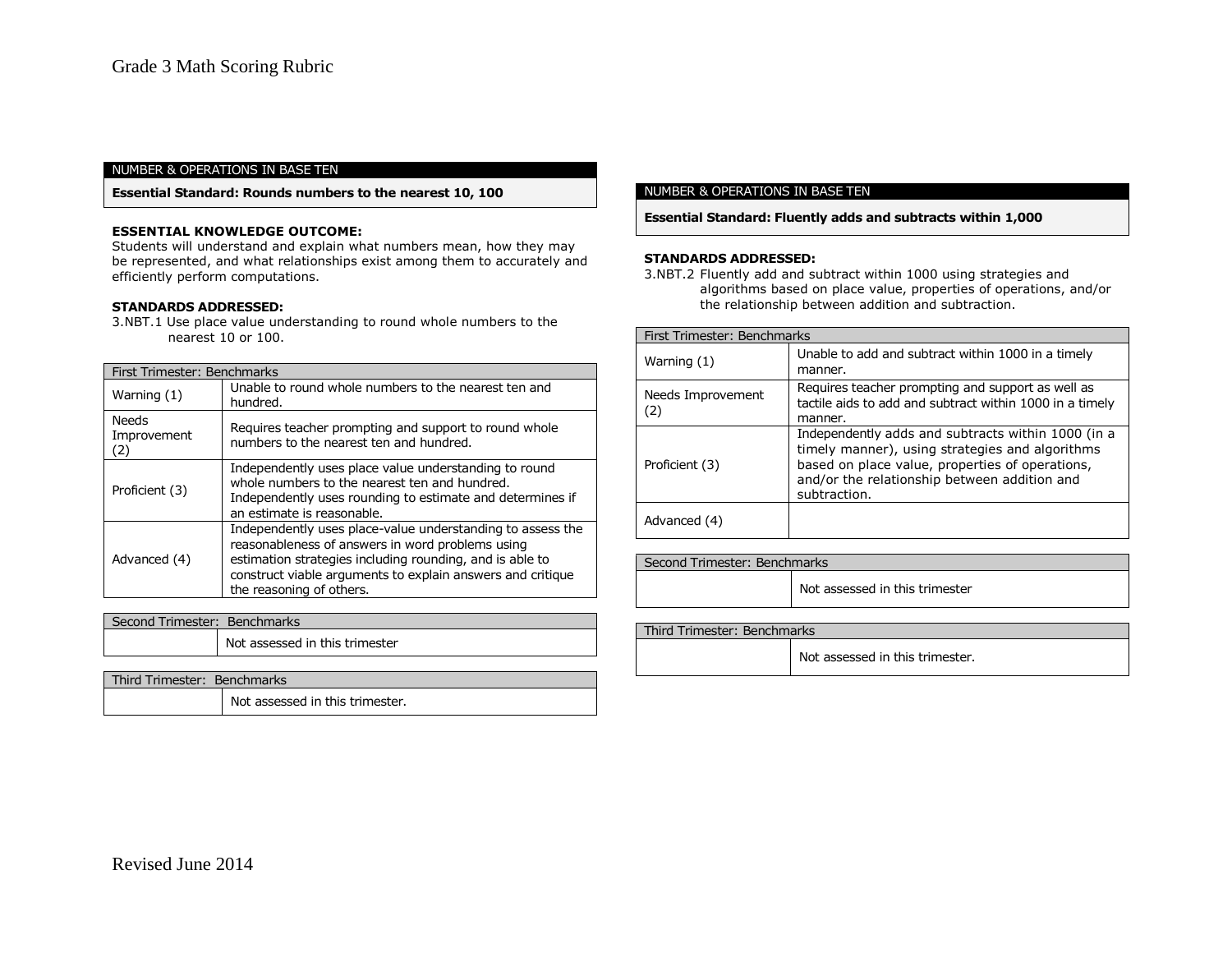# NUMBER & OPERATIONS IN BASE TEN

# **Essential Standard: Multiplies 1 digit numbers by multiples of 10**

# **STANDARDS ADDRESSED:**

3.NBT.3 Multiply one-digit whole numbers by multiples of 10 in the range 10-90 (e.g., 9 x 80, 5 x 60) using strategies based on place value and properties of operations

| First Trimester: Benchmarks |                                                                                                                                                                                                                           |
|-----------------------------|---------------------------------------------------------------------------------------------------------------------------------------------------------------------------------------------------------------------------|
| Warning (1)                 | Unable to multiply 1 digit numbers by multiples of 10.                                                                                                                                                                    |
| Needs<br>Improvement<br>(2) | Requires teacher prompting and support as well as<br>manipulatives to multiply 1 digit numbers by multiples of 10<br>using place value and/or properties of operation.                                                    |
| Proficient (3)              | Independently multiplies 1 digit numbers by multiplies of 10<br>using place value and properties of operations.                                                                                                           |
| Advanced (4)                | Integrates one or more strategies in tandem based upon<br>place value and properties of operations to multiply 1-digit<br>numbers by any 2-digit number, and can justify the choice of<br>strategy/ies about the product. |

| l Second Trimester: Benchmarks |                                 |
|--------------------------------|---------------------------------|
|                                | Not assessed in this trimester. |
|                                |                                 |

| Third Trimester: Benchmarks |                                 |
|-----------------------------|---------------------------------|
|                             | Not assessed in this trimester. |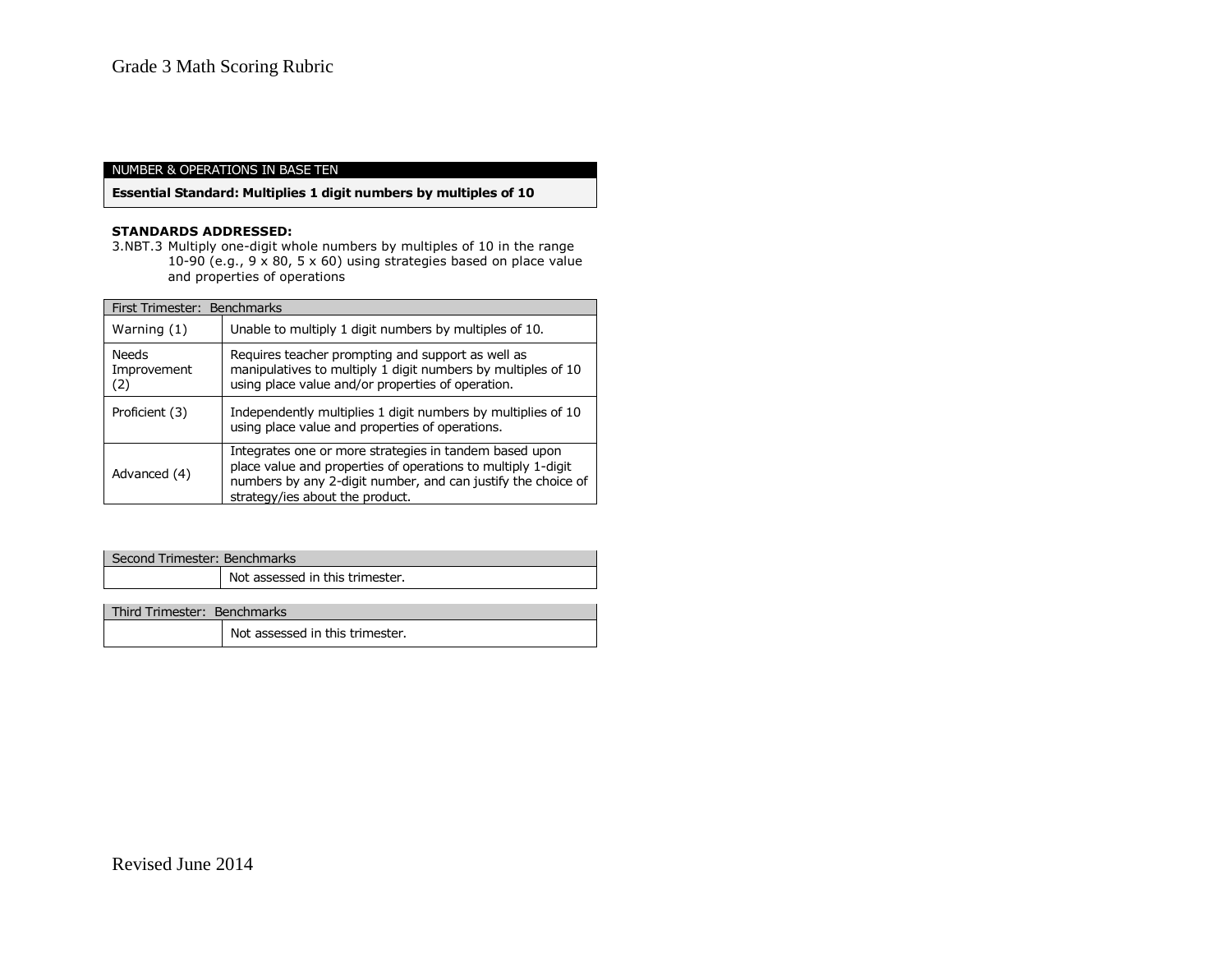# NUMBER & OPERATIONS - FRACTIONS

**Essential Standard: Develops an understanding of fractions as numbers**

### **ESSENTIAL KNOWLEDGE OUTCOME**:

Students understand what fractions mean, how they may be represented and what relationships exist among them.

### **STANDARDS ADDRESSED:**

3.NF.1 Understand a fraction **1/b** as the quantity formed by 1 part when a whole is partitioned into **b** equal parts; understand a fraction **a/b** as the quantity formed by **a** parts of size **1/b**

| First Trimester: Benchmarks |                                |
|-----------------------------|--------------------------------|
|                             | Not assessed in this trimester |

| Second Trimester: Benchmarks |                                                                                                                                                      |
|------------------------------|------------------------------------------------------------------------------------------------------------------------------------------------------|
| Warning (1)                  | Unable to understand a fraction as the quantity<br>formed by 1 part when a whole is partitioned into<br>equal parts.                                 |
| Needs Improvement (2)        | Requires teacher prompting and support to<br>understand a fraction as the quantity formed by 1<br>part when a whole is partitioned into equal parts. |
| Proficient (3)               | Independently understands a fraction as the quantity<br>formed by 1 part when a whole is partitioned into<br>equal parts.                            |
| Advanced (4)                 |                                                                                                                                                      |

Third Trimester: Benchmarks- Not Assessed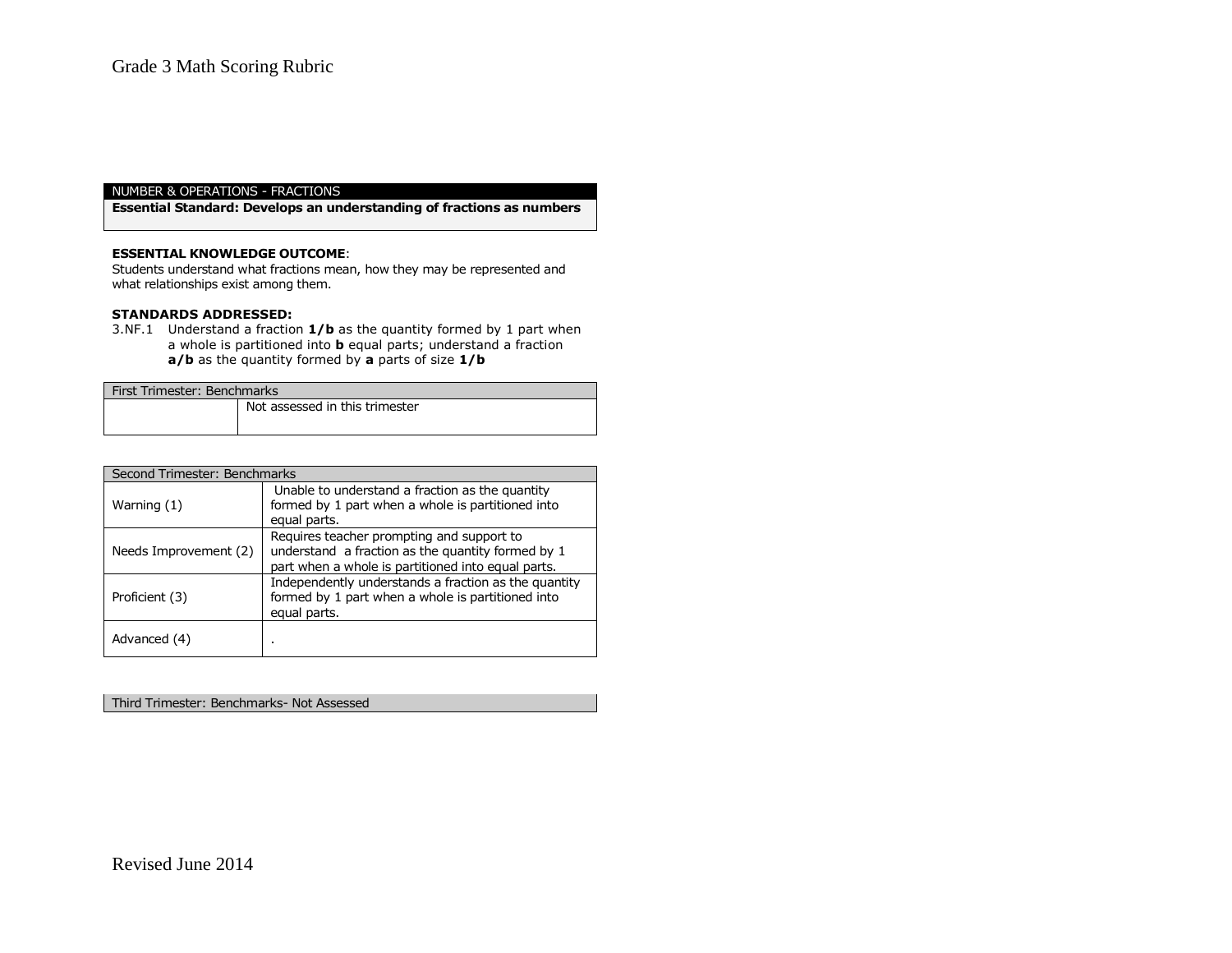#### NUMBER & OPERATIONS - FRACTIONS

### **Essential Standard: Understands equivalence of fractions and compares fractions by reasoning about their size**

\*visual models may include: fraction bars or circles, Cuisenaire rods, dot or grid paper, Geoboards, length or measurement models, area models.

#### **ESSENTIAL KNOWLEDGE OUTCOME**:

Students understand what fractions mean, how they may be represented and what relationships exist among them.

### **STANDARDS ADDRESSED:**

- 3.NF.3 Explain equivalence of fractions in special cases, and compare fractions by reasoning about their size.
	- 1. Understand two fractions as equivalent (equal) if they are the same size, or the same point on a number line.
	- 2. Recognize and generate simple equivalent fractions, e.g., **½ = 2/4, 4/6 = 2/3.** Explain why the fractions are equivalent*, e.g., by using a visual fraction model.*
	- 3. Express whole numbers as fractions, and recognize fractions that are equivalent to whole numbers. (*e.g. Express 3 in the form 3/1; recognize that 6/1 = 6; locate 4/4 and 1 at the same point of a number line diagram.*)
	- 4. Compare two fractions with the same numerator or the same denominator by reasoning about their size. Recognize that comparisons are valid only when the two fractions refer to the same whole. Record the results of comparisons with the symbols  $>$ ,  $=$ , or  $\lt$ , and justify the conclusions, *e.g., by using a visual fraction model.*

| First Trimester: Benchmarks |                                |
|-----------------------------|--------------------------------|
|                             | Not assessed in this trimester |

# Second Trimester: Benchmarks- Not Assessed

| Third Trimester: Benchmarks |                                                                                                                                                                                                                                 |
|-----------------------------|---------------------------------------------------------------------------------------------------------------------------------------------------------------------------------------------------------------------------------|
| Warning (1)                 | Unable to compare fractions with the same<br>numerator or denominator to determine their<br>equivalence, record the comparisons using $\lt$ , $=$ , or $>$<br>symbols, and justify the relationships by using visual<br>models. |

| Needs Improvement (2) | Requires teacher prompting and support to compare<br>fractions with the same numerator or denominator to<br>determine their equivalence, record the comparisons<br>using $\lt$ , =, or > symbols, and justify the relationships<br>by using visual models. |
|-----------------------|------------------------------------------------------------------------------------------------------------------------------------------------------------------------------------------------------------------------------------------------------------|
| Proficient (3)        | Compares fractions with the same numerator or<br>denominator to determine their equivalence, record<br>the comparisons using $\lt$ , $=$ , or $>$ symbols, and justify<br>the relationships by using visual models.                                        |
| Advanced (4)          | Applies knowledge of fractions with the same<br>numerator or denominator to determine their<br>equivalence, record the comparisons using $\lt$ , $=$ , or $\gt$<br>symbols, solve problems and justify the relationships<br>by using visual models.        |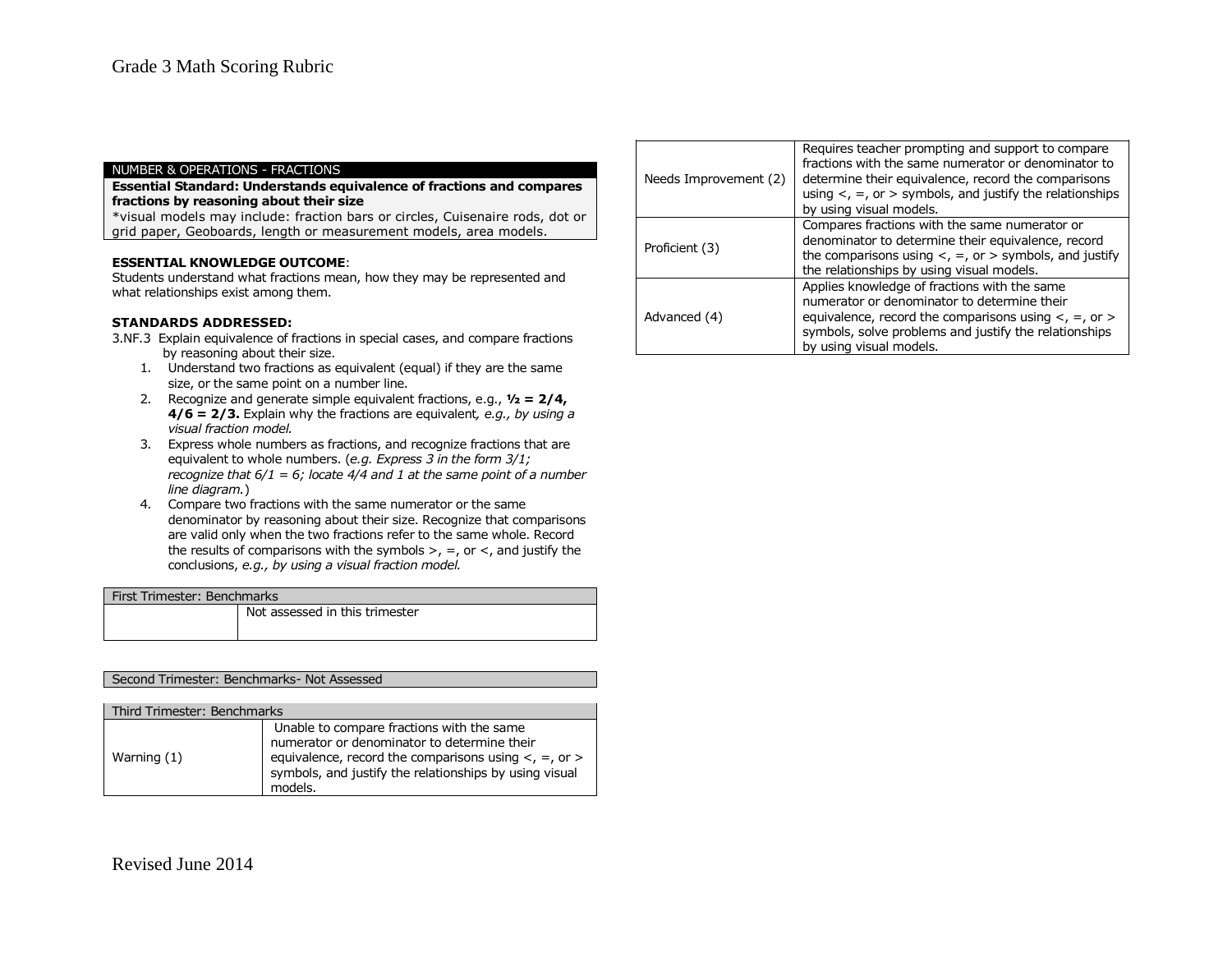#### NUMBER & OPERATIONS - FRACTIONS

**Essential Standard: Understands and represents fractions as numbers on a number line**

\*visual models may include: fraction bars or circles, Cuisenaire rods, dot or grid paper, Geoboards, length or measurement models, area models.

# **ESSENTIAL KNOWLEDGE OUTCOME**:

Students understand what fractions mean, how they may be represented and what relationships exist among them.

#### **STANDARDS ADDRESSED:**

3.NF.2 Understand a fraction as a number on the number line; represent fractions on a number line diagram.

**A.**Represent a fraction **1/b** on a number line diagram by defining the interval from 0 to 1 as the whole and partitioning it into **b equal parts.** Recognize that each part has size **1/b** and that the endpoint of the part based at **0** locates the number **1/b** on the number line.

**B**.Represent a fraction **a/b** on a number line diagram by marking off **a** lengths **1/b** from 0. Recognize that the resulting interval has size **a/b** and that its endpoint locates the number **a/b** on the number line.

| First Trimester: Benchmarks  |                                                                                                                                                                    |  |
|------------------------------|--------------------------------------------------------------------------------------------------------------------------------------------------------------------|--|
|                              | Not assessed in this trimester                                                                                                                                     |  |
|                              |                                                                                                                                                                    |  |
|                              |                                                                                                                                                                    |  |
| Second Trimester: Benchmarks |                                                                                                                                                                    |  |
| Warning (1)                  | Unable to Independently represents fractions on a<br>number line diagram by marking off equidistant<br>intervals of $1/b$ starting at "0" to its endpoint locating |  |

|                          | the fraction $a/b$ .                                                                                                                                                                                     |
|--------------------------|----------------------------------------------------------------------------------------------------------------------------------------------------------------------------------------------------------|
| Needs Improvement<br>(2) | Requires teacher prompting and support to represent<br>fractions on a number line diagram by marking off<br>equidistant intervals of $1/b$ starting at "0" to its<br>endpoint locating the fraction a/b. |
| Proficient (3)           | Independently represents fractions on a number line<br>diagram by marking off equidistant intervals of $1/b$<br>starting at "0" to its endpoint locating the fraction $a/b$ .                            |
| Advanced (4)             | Apply and extend the understanding of a fraction as a<br>number on the number line diagram beyond the whole<br>number $1$ or $b/b$ .                                                                     |

#### Third Trimester: Benchmarks

Not assessed in this trimester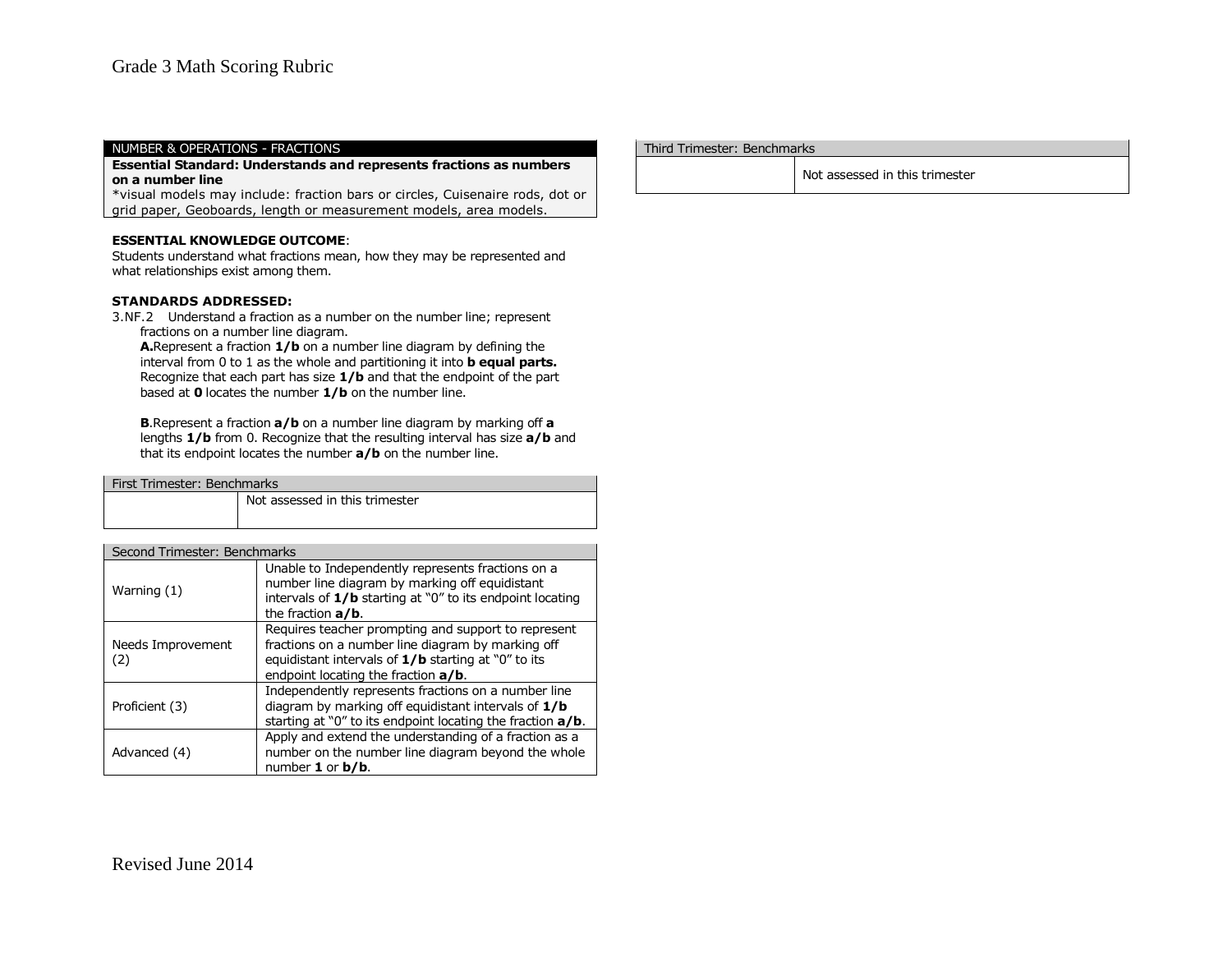**Essential Standard: Tells time to the minute a.m./p.m.**

#### **ESSENTIAL KNOWLEDGE OUTCOME:**

Students understand how to collect, represent, analyze, and interpret data gathered using a variety of tools and techniques.

# **STANDARDS ADDRESSED:**

3.MD.1 Tell and write time to the nearest minute and measure time intervals in minutes. Solve word problems involving addition and subtraction of time intervals in minutes, e.g., by representing the problem on a number line diagram.

| First Trimester: Benchmarks |                                 |  |
|-----------------------------|---------------------------------|--|
|                             | Not assessed in this trimester. |  |

| Second Trimester: Benchmarks |                                                                                                                                                                                                                                                                                                        |
|------------------------------|--------------------------------------------------------------------------------------------------------------------------------------------------------------------------------------------------------------------------------------------------------------------------------------------------------|
| Warning (1)                  | Unable to tell time to the nearest minute and measure<br>time intervals in minutes. Unable to solve word<br>problems involving addition and subtraction of time<br>intervals in minutes. Unable to represent the problem<br>on a number line diagram.                                                  |
| Needs Improvement<br>(2)     | Requires teacher prompting and support to tell time<br>to the nearest minute and measure time intervals<br>in minutes. Requires teacher support to solve<br>word problems involving addition and subtraction<br>of time intervals in minutes and representing the<br>problem on a number line diagram. |
| Proficient (3)               | Independently tells time to the nearest minute and<br>measures time intervals in minutes.<br>Independently solves word problems involving<br>addition and subtraction of time intervals in<br>minutes and represent the problem on a number<br>line diagram.                                           |
| Advanced (4)                 | Selects multiple strategies to create and solve time<br>interval word problems and justifies the strategy.                                                                                                                                                                                             |

#### Third Trimester: Benchmarks

Not assessed in this trimester.

### MEASUREMENT & DATA

**Essential Standard: Solves problems involving measurement (mass, liquid, volume)**

### **STANDARDS ADDRESSED:**

3.MD.2 Measure and estimate liquid volumes and masses of objects using standard units of grams (g), kilograms (kg), and liters (l). Add, subtract, multiply, or divide to solve one-step word problems involving masses or volumes that are given in the same units, e.g., by using drawings (such as a beaker with a measurement scale) to represent problems.

#### First Trimester: Benchmarks

Not assessed in this trimester.

### Second Trimester: Benchmarks

Not assessed in this trimester.

| Third Trimester: Benchmarks |                                                                                                                                                                                                                                                                                                 |
|-----------------------------|-------------------------------------------------------------------------------------------------------------------------------------------------------------------------------------------------------------------------------------------------------------------------------------------------|
| Warning (1)                 | Unable to measure and estimate liquid volumes and masses<br>of objects. Unable to solve one-step word problems involving<br>masses or volumes that are given in the same units.                                                                                                                 |
| Needs<br>Improvement<br>(2) | Requires teacher prompting and support to measure and<br>estimate liquid volumes and masses of objects using<br>standard units. Requires teacher support and quidance to<br>solve one-step word problems involving masses or volumes<br>that are given in the same units.                       |
| Proficient (3)              | Independently measures and estimates liquid volumes and<br>masses of objects using standard units of grams, kilograms,<br>and liters. Independently adds, subtracts, multiplies, or<br>divides to solve one-step word problems involving masses or<br>volumes that are given in the same units. |
| Advanced (4)                | Selects multiple strategies to create and solve word<br>problems involving liquid volumes and masses, and justifies<br>the strategy.                                                                                                                                                            |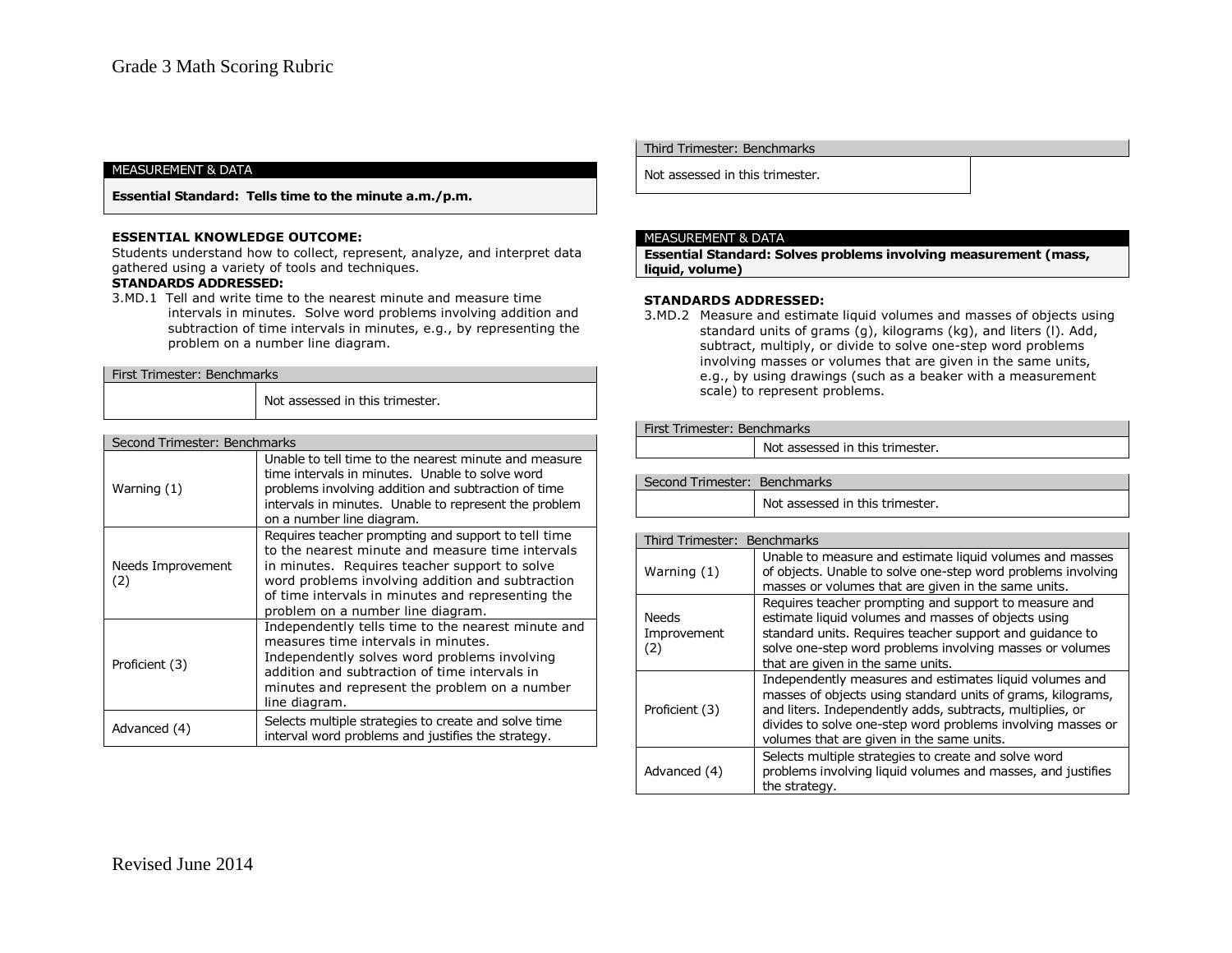**Essential Standard: Represents and interprets data**

### **STANDARDS ADDRESSED:**

3.MD.3 Draw a scaled picture graph and a scaled bar graph to represent a data set with several categories. solves one- and two- step "how many more" and "how many less" problems using information presented in scaled bar graphs.

| First Trimester: Benchmarks |                                     |  |
|-----------------------------|-------------------------------------|--|
|                             | Not assessed during this trimester. |  |
|                             |                                     |  |

| Second Trimester: Benchmarks |                                                                                                                                                                                                                                                                      |
|------------------------------|----------------------------------------------------------------------------------------------------------------------------------------------------------------------------------------------------------------------------------------------------------------------|
| Warning (1)                  | Unable to represent data in scaled picture graphs and<br>bar graphs.                                                                                                                                                                                                 |
| Needs Improvement<br>2١)     | Requires teacher prompting and support to represent<br>data in scaled picture graphs and bar graphs.                                                                                                                                                                 |
| Proficient (3)               | Independently represents data in scaled picture<br>graphs and bar graphs. Solves one- and two- step<br>"how many more" and "how many less" problems<br>using information presented in scaled bar graphs.                                                             |
| Advanced (4)                 | Consistently able to represent data in scaled picture<br>and bar graphs. Uses multiplication to create scales on<br>a bar graph and to interpret data on a picture graph.<br>Student analyzes and interprets data to make valid<br>comparisons between graphed data. |

| Third Trimester: Benchmarks |                                 |  |
|-----------------------------|---------------------------------|--|
|                             | Not assessed in this trimester. |  |

#### MEASUREMENT & DATA

## **Essential Standard: Measures length**

# **STANDARDS ADDRESSED:**

3.MD.4 Generate measurement data by measuring lengths using rulers marked with halves and fourths of an inch. Show the data by making a line plot, where the horizontal scale is marked off in appropriate units—whole numbers, halves, or quarters.

## First Trimester: Benchmarks

Not assessed in this trimester

| Second Trimester: Benchmarks       |                                                                                                                                                                                                                                                                                                                                                                     |
|------------------------------------|---------------------------------------------------------------------------------------------------------------------------------------------------------------------------------------------------------------------------------------------------------------------------------------------------------------------------------------------------------------------|
| Warning (1)                        | Unable to generate measurement data by measuring lengths<br>using rulers marked with halves and fourths of an inch.<br>Unable to display the data on a line plot, where the<br>horizontal scale is marked off in appropriate units- whole<br>numbers, halves, or quarters.                                                                                          |
| <b>Needs</b><br>Improvement<br>(2) | Requires teacher prompting and support to generate<br>measurement data by measuring lengths using rulers<br>marked with halves and fourths of an inch. Requires<br>support to show the data when making a line plot,<br>where the horizontal scale is marked off in appropriate<br>units-whole numbers, halves, or quarters.                                        |
| Proficient (3)                     | Independently generates measurement data by<br>measuring lengths using rulers marked with halves and<br>fourths of an inch. Shows the data by making a line plot,<br>where the horizontal scale is marked off in appropriate<br>units-whole numbers, halves, or quarters.                                                                                           |
| Advanced (4)                       | Independently generates measurement data by<br>measuring lengths using rulers marked with halves and<br>fourths of an inch. Shows the data by making a line plot,<br>where the horizontal scale is marked off in appropriate<br>units-whole numbers, halves, or quarters. Student<br>analyzes and interprets data to make valid comparisons<br>within graphed data. |

# Third Trimester: Benchmarks

Not assessed in this trimester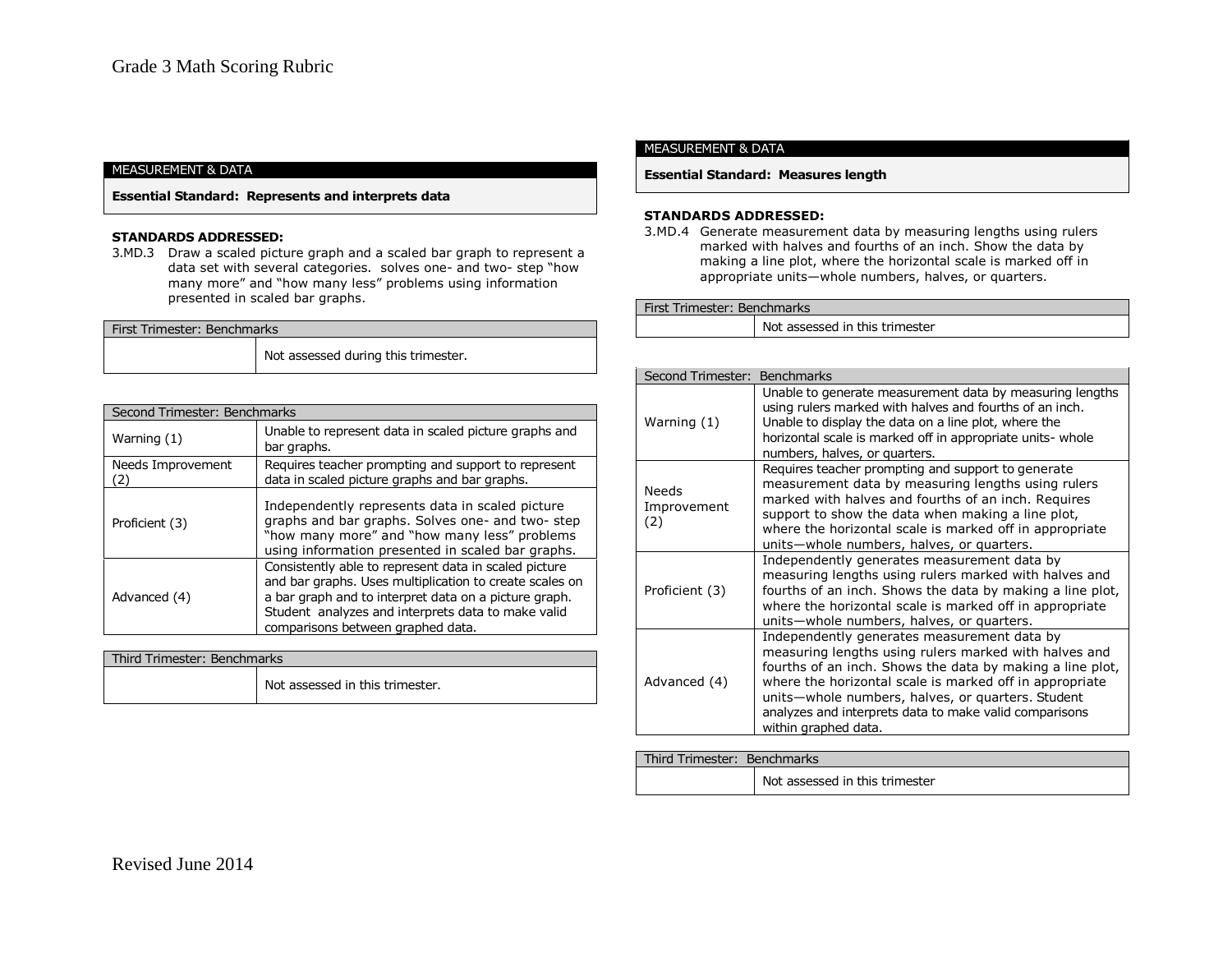#### **Essential Standard: Understands concepts of area**

#### **STANDARDS ADDRESSED:**

- 3.MD**.**5 Recognize area as an attribute of plane figures and understand concepts of area measurement.
	- a. A square with side length 1 unit, called "a unit square," is said to have "one square unit" of area, and can be used to measure area.
	- b. A plane figure which can be covered without gaps or overlaps by *n* unit squares is said to have an area of *n* square units.
- 3.MD.6 Measure areas by counting unit squares (square cm, square m, square in, square ft, and improvised units).
- 3.MD.7 Relate area to the operations of multiplication and addition.
	- a. Find the area of a rectangle with whole-number side lengths by tiling it, and show that the area is the same as would be found by multiplying the side lengths.
	- b. Multiply side lengths to find areas of rectangles with wholenumber side lengths in the context of solving real-world and mathematical problems, and represent whole-number products as rectangular areas in mathematical reasoning.
	- c. Use tiling to show in a concrete case that the area of a rectangle with whole-number side lengths  $a$  and  $b + c$  is the sum of  $a \times b$  and  $a \times c$ . Use area models to represent the distributive property in mathematical reasoning.
	- d. Recognize area as additive. Find areas of rectilinear figures by decomposing them into non-overlapping rectangles and adding the areas of the non-overlapping parts, applying this technique to solve real-world problems.

| First Trimester: Benchmarks |                                 |
|-----------------------------|---------------------------------|
|                             | Not assessed in this trimester. |
|                             |                                 |

# Second Trimester: Benchmarks

Not assessed in this trimester.

| Third Trimester: Benchmarks |                                                                                                                                                                                                                                                            |
|-----------------------------|------------------------------------------------------------------------------------------------------------------------------------------------------------------------------------------------------------------------------------------------------------|
| Warning (1)                 | Unable to recognize area as an attribute of plane<br>figures and understand concepts of area<br>measurement, measure area by counting unit<br>squares, and relate area to the operations of<br>multiplication and addition.                                |
| Needs Improvement (2)       | Requires teacher support and guidance to recognize<br>area as an attribute of plane figures and understand<br>concepts of area measurement, measure area by<br>counting unit squares, and relate area to the<br>operations of multiplication and addition. |
| Proficient (3)              | Independently recognizes area as an attribute of<br>plane figures and understand concepts of area<br>measurement, measures area by counting unit<br>squares, and relates area to the operations of<br>multiplication and addition.                         |
| Advanced (4)                | Recognizes area as an attribute of plane figures and<br>understand concepts of area measurement, measures<br>area by counting unit squares, and selects multiple<br>strategies to relate area to the operations of<br>multiplication and addition.         |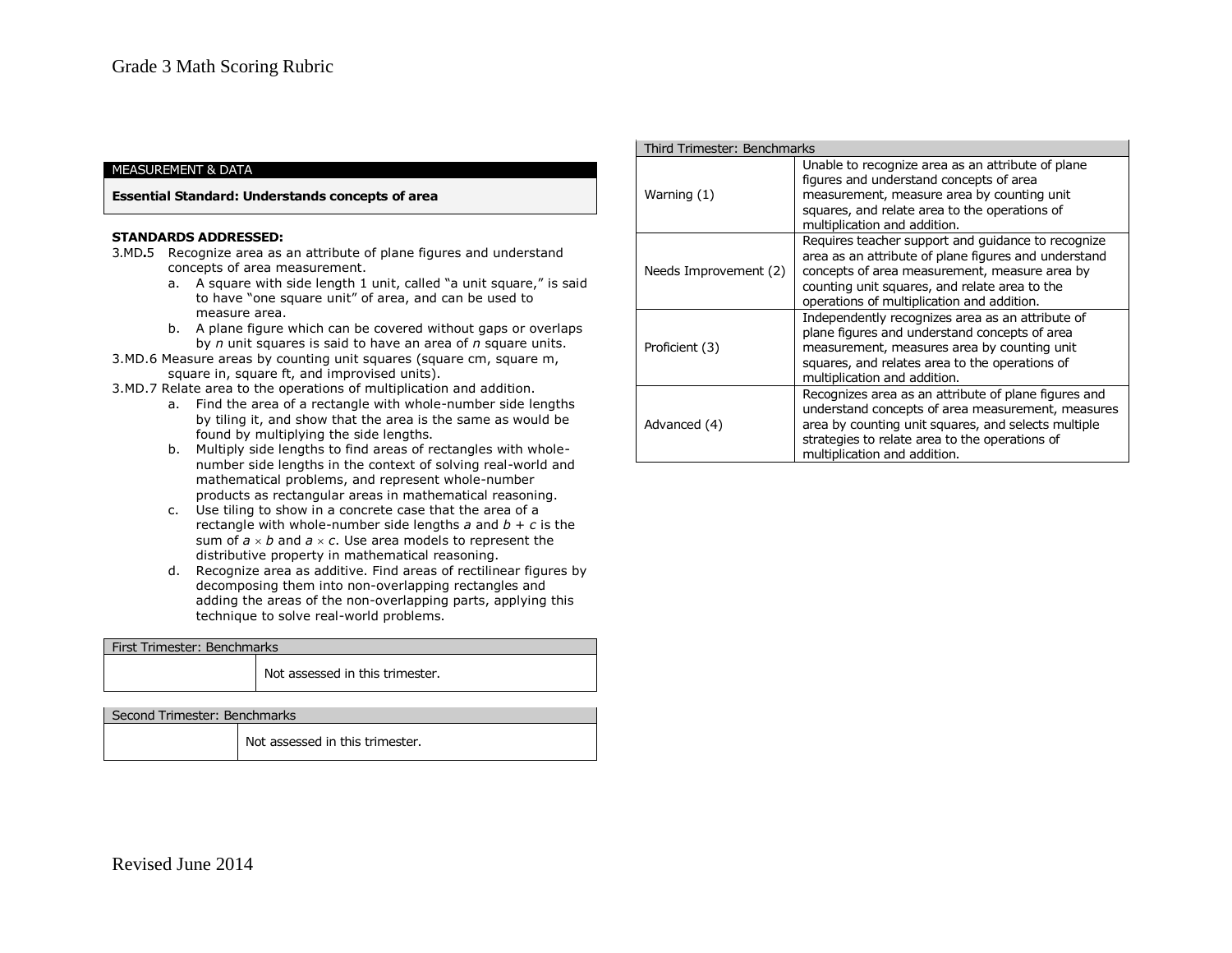**Essential Standard: Recognizes and finds perimeter**

#### **STANDARDS ADDRESSED:**

3.MD.8 Solve real-world and mathematical problems involving perimeters of polygons, including finding the perimeter given the side lengths, finding an unknown side length, and exhibiting rectangles with the same perimeter and different areas or with the same area and different perimeters.

| First Trimester: Benchmarks  |                                |
|------------------------------|--------------------------------|
|                              | Not assessed in this trimester |
|                              |                                |
| Second Trimester: Benchmarks |                                |
|                              |                                |

Not assessed in this trimester.

| Third Trimester: Benchmarks     |                                                                                                                                                                                                                                                                                                                |
|---------------------------------|----------------------------------------------------------------------------------------------------------------------------------------------------------------------------------------------------------------------------------------------------------------------------------------------------------------|
| Warning (1)                     | Unable to solve real world and mathematical problems<br>involving perimeters with polygons, including a given side<br>length and an unknown side length. Shows rectangles with<br>the same perimeter and different areas or with the same<br>areas and different perimeters                                    |
| <b>Needs</b><br>Improvement (2) | Requires teacher prompting and support to solve real world<br>and mathematical problems involving perimeters with<br>polygons, including a given side length and an unknown side<br>length. Shows rectangles with the same perimeter and<br>different areas or with the same areas and different<br>perimeters |
| Proficient (3)                  | Independently able to solve real world and mathematical<br>problems involving perimeters with polygons, including a<br>given side length and an unknown side length. Shows<br>rectangles with the same perimeter and different areas or<br>with the same areas and different perimeters                        |
| Advanced (4)                    | Independently able to create rectangles with the same<br>perimeter and different areas or with the same areas and<br>different perimeters. Able to organize all the possibilities into<br>an organized list.                                                                                                   |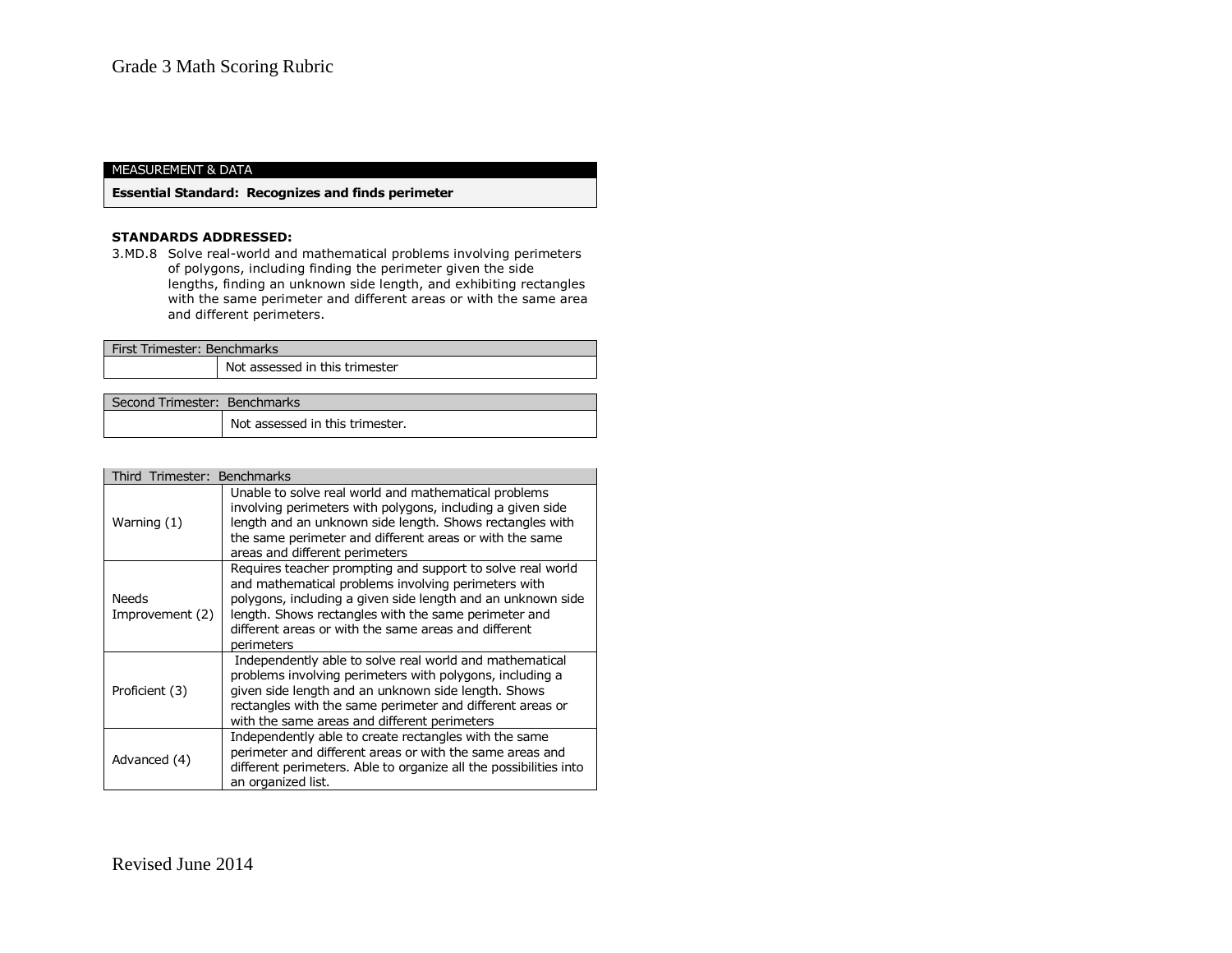### **GEOMETRY**

**Essential Standard: Recognizes, compares, and categorizes shapes by attributes**

# **ESSENTIAL KNOWLEDGE OUTCOME:**

Students understand, explain, and apply the properties and relationships among and between geometric figures to appreciate the importance of geometry in our world.

# **STANDARDS ADDRESSED:**

3.G.1 Understand that shapes in different categories (e.g., rhombuses, rectangles, and others) may share attributes (e.g., having four sides), and that the shared attributes can define a larger category (e.g., quadrilaterals). Recognize rhombuses, rectangles, and squares as examples of quadrilaterals, and draw examples of quadrilaterals that do not belong to any of these subcategories.

| First Trimester: Benchmarks |                                 |
|-----------------------------|---------------------------------|
|                             | Not assessed in this trimester. |
|                             |                                 |

| Second Trimester: Benchmarks |                                |
|------------------------------|--------------------------------|
|                              | Not assessed in this trimester |

| Third Trimester: Benchmarks |                                                                                                                                                                                                                                                                                                                                                                                                                                                        |  |
|-----------------------------|--------------------------------------------------------------------------------------------------------------------------------------------------------------------------------------------------------------------------------------------------------------------------------------------------------------------------------------------------------------------------------------------------------------------------------------------------------|--|
| Warning (1)                 | Unable to understand that shapes in different<br>categories may share attributes, and that the<br>shared attributes can define a larger category.<br>Unable to recognize rhombuses, rectangles, and<br>squares as examples of quadrilaterals.                                                                                                                                                                                                          |  |
| Needs Improvement (2)       | Requires teacher prompting and support to<br>understand that shapes in different categories<br>may share attributes, and that the shared<br>attributes can define a larger category. Needs<br>prompting to recognize rhombuses, rectangles,<br>and squares as examples of quadrilaterals.                                                                                                                                                              |  |
| Proficient (3)              | Independently understands that shapes in<br>different categories may share attributes, and<br>that the shared attributes can define a larger<br>category. Recognizes rhombuses, rectangles, and<br>squares as examples of quadrilaterals, and draws<br>examples of quadrilaterals that do not belong to<br>any of these subcategories.                                                                                                                 |  |
| Advanced (4)                | Independently understands that shapes in<br>different categories may share attributes, and<br>that the shared attributes can define a larger<br>category. Recognizes rhombuses, rectangles, and<br>squares as examples of quadrilaterals, and draws<br>examples of quadrilaterals that do not belong to<br>any of these subcategories. Independently able to<br>construct viable arguments to explain answers and<br>critique the reasoning of others. |  |